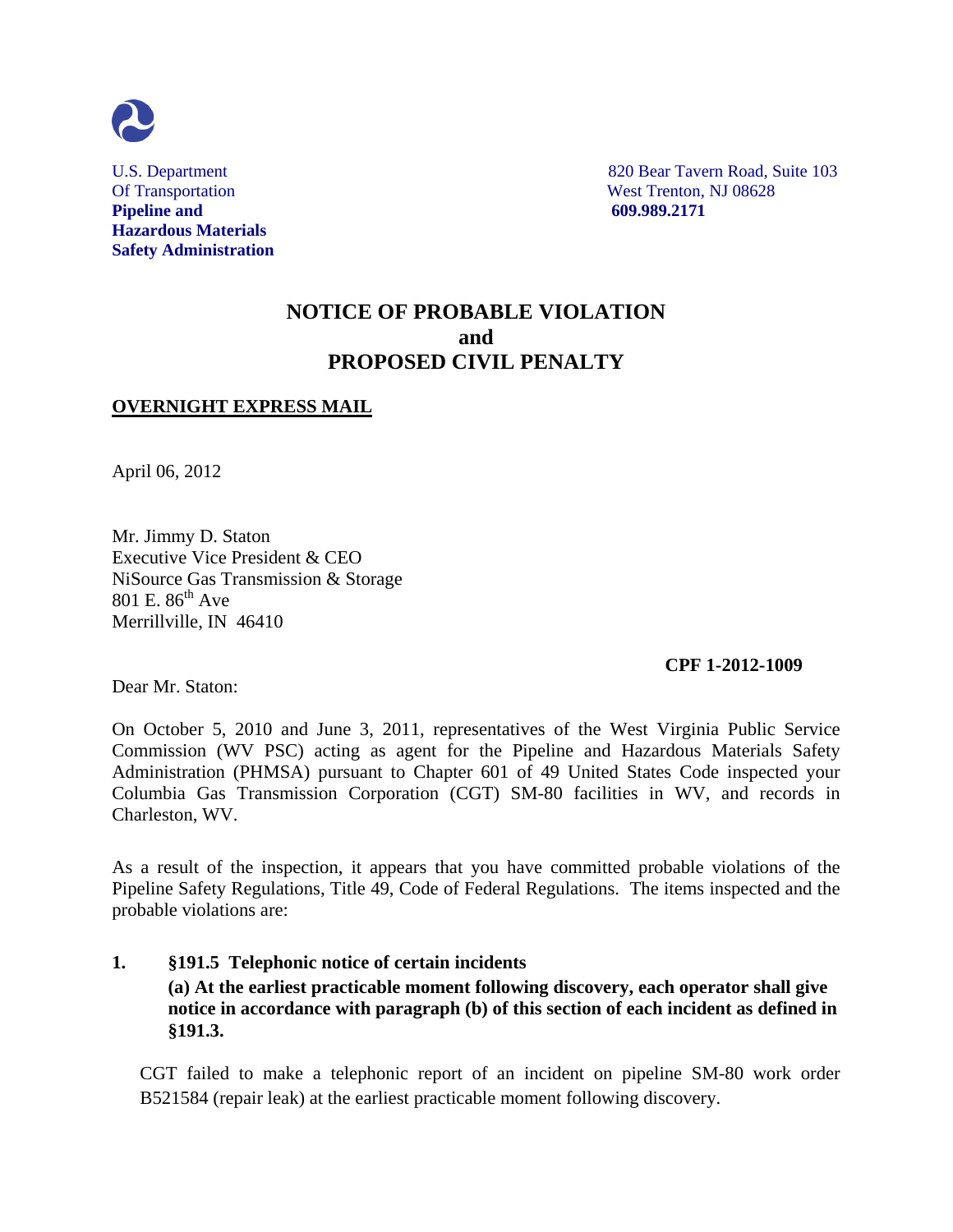An incident that occurred on 7/16/2008 was not reported to the National Reporting Center (NRC). CGT had to blow down more than \$50,000 of gas as a result of their crew hitting a consumer tap line operating at about 693 psig. In order to stop the resulting leaking gas, and make repairs on the damaged consumer tap line, CGT blew down a portion of the 30 inch transmission line that feeds the consumer tap line.

In subsequent information requests from the WV PSC, CGT provided information indicating a cost of lost gas of \$106,544 total for the leaking gas from the damaged consumer tap line, and from purging the section of the 30 inch gas transmission line.

## **2. § 192.605 Procedural manual for operations, maintenance, and emergencies.**

**(a)** *General.* **Each operator shall prepare and follow for each pipeline, a manual of written procedures for conducting operations and maintenance activities and for emergency response. For transmission lines, the manual must also include procedures for handling abnormal operations. This manual must be reviewed and updated by the operator at intervals not exceeding 15 months, but at least once each calendar year. This manual must be prepared before operations of a pipeline system commence. Appropriate parts of the manual must be kept at locations where operations and maintenance activities are conducted.**

CGT failed to follow its Operation and Maintenance (O&M) procedure 200.01.02 section 3.4 that requires identification tags on emergency valves.

The CGT pipeline SM - 80 Martha valve setting had no identification tags on following critical valves.

- 1. One main line valve.
- 2. Two by pass valves.
- 3. Two blow down valves.

CGT said they were not sure how long the tags were missing. The identification tags were installed prior to the completion of the WV PSC inspection.

### Proposed Civil Penalty

Under 49 United States Code, § 60122, you are subject to a civil penalty not to exceed \$100,000 for each violation for each day the violation persists up to a maximum of \$1,000,000 for any related series of violations. The Compliance Officer has reviewed the circumstances and supporting documentation involved in the above probable violation(s) and has recommended that you be preliminarily assessed a civil penalty of \$32,500 as follows:

Item number PENALTY 1 \$32,500